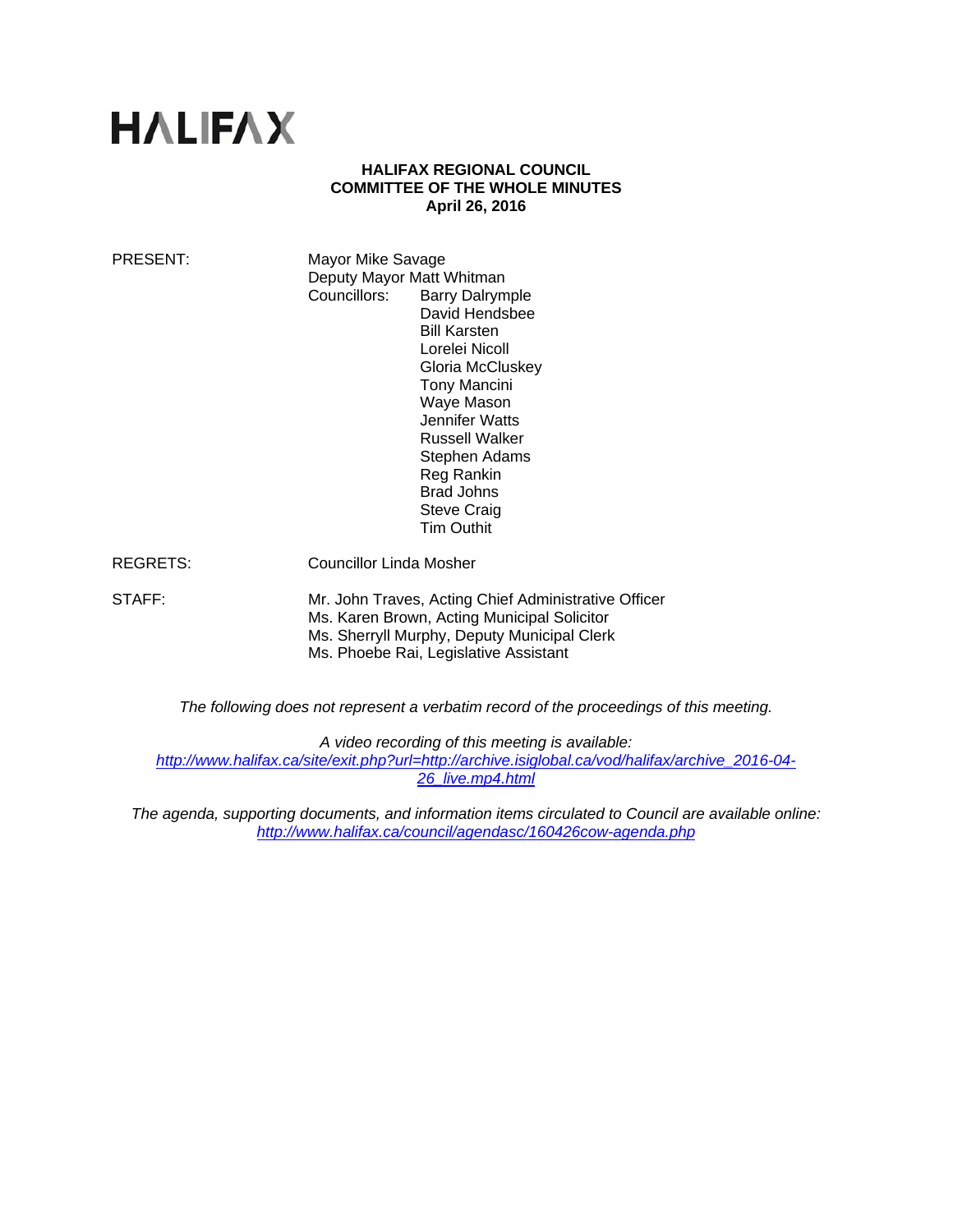*The meeting was called to order at 10:00 a.m. and adjourned at 10:54 a.m.*

#### **1. CALL TO ORDER**

Mayor Savage called the meeting to order at 10:00 a.m.

#### **2. APPROVAL OF THE MINUTES – Committee of the Whole March 8, 2016**

MOVED by Councillor McCluskey, seconded by Councillor Karsten

#### **THAT the minutes of March 8, 2016 be approved as presented.**

#### **MOTION PUT AND PASSED.**

**3. Proposed By-law L-400, A By-law Respecting Lot Grading – Lot Grading and Stormwater Management By-laws (Supplementary Staff Report) – Deferred from October 6, 2015** 

The following was before Committee of the Whole:

- A supplementary staff recommendation report dated December 8, 2015, with attached staff report dated July 5, 2015
- A staff presentation dated April 26, 2016
- An extract of minutes from the Committee of the Whole meeting held on October 6, 2015

Mr. Peter Duncan, Infrastructure Policy & Standards Program Manager provided a staff presentation. Mr. Duncan outlined that the previous direction from Council was to develop a Lot Grading By-law for low density residential areas and a Stormwater By-law for the balance of development, which is in accordance with best practices. He noted that the matter before Council at this time was the Lot Grading By-law, and that a proposed Stormwater By-law will be brought forward at a later date. Mr. Duncan provided an overview of the proposed Lot Grading By-law with respect to deposit, remedy and increased effectiveness as well as the scope of application.

Mayor Savage thanked Mr. Duncan for the presentation. He noted that the following motion was placed on the floor at the October 6, 2015 meeting of Regional Council:

#### **THAT Committee of the Whole recommend that Halifax Regional Council:**

**1. Move first reading and schedule a public hearing to consider the adoption of the proposed By-law L-400-A By-law Respecting Lot Grading, as contained in Attachment A of the staff report dated July 5, 2015, to repeal and replace By-law L-300 – A By-law Respecting Lot Grading and Drainage with the following amendment:** 

 **That clause 4(b) is amended by replacing the word "and" at the end of the clause with the word "or" so it reads: "new building construction where lot grading is regulated by a Development Agreement; or"** 

**2. Direct staff to begin consultations with the Development Liaison Group concerning the content of a Stormwater By-law as outlined in the staff report dated July 5, 2015** 

Councillor Hendsbee joined the meeting at 10:18 a.m.

A brief discussion ensued, with Mr. Duncan responding to questions from Council. Highlights include:

 The on-site septic disposal system plan could also serve as a lot grading plan if the required grading information is added, though the process for certification may differ;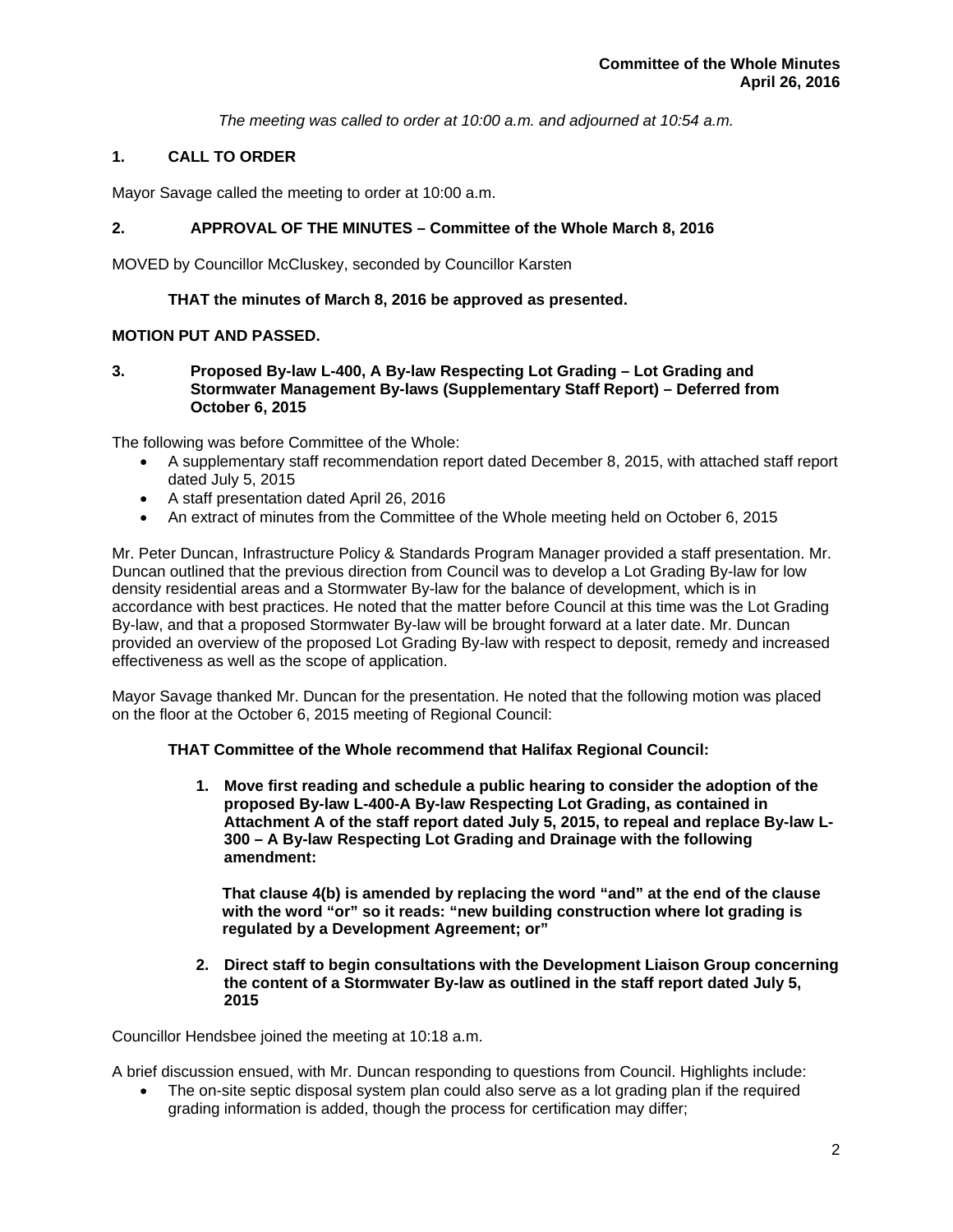- The proposed Lot Grading By-law would be applied to low density residential new construction only;
- Under the proposed by-law, the property owner would have up to nine months after the lot grading certificate is issued to complete the lot grading requirements;
- The Development Liaison Group is a committee that was established by the Office of the Chief Administrative Officer with a mandate to review changes to legislation or business practices that might affect the development industry. Its membership includes municipal staff, the Urban Development Institute of Nova Scotia, the Nova Scotia Home Builders Association, Nova Scotia Environment, the Halifax Regional Water Commission, and Heritage Gas Limited;
- The main advantages of the proposed by-law are: early identification of drainage issues, which makes them easier to rectify; and more effective remedy provisions, which would make it easier for the municipality to intervene and rectify issues.

Mr. Duncan agreed to a suggestion to provide information on the municipality website regarding stormwater management, and he indicated that changes are being made to bring greater alignment with the Halifax Regional Water Commission on the matter.

Councillor Johns joined the meeting at 10:30 a.m.

In response to a question regarding possible expansion of the public consultation process, Mr. John Traves, Acting Chief Administrative Officer advised that staff would follow the provisions in the relevant Administrative Order and consider what can be done to expand on that to achieve broader consultation. The Mayor suggested that staff accommodate rural newspapers that are not distributed as frequently.

Responding to a question respecting the possibility of prosecution for an expert that has certified a plan under the proposed Lot Grading By-law, Ms. Donna Boutilier, Solicitor advised that there would be a mechanism to bring forward charges if there is sufficient evidence that the individual had done something contrary to the by-law that would warrant a charge.

The following amendment was MOVED by Councillor Craig, seconded by Councillor Nicoll

**THAT the Committee of the Whole amend the motion of October 8, 2015 to provide that the reference to the report dated July 5, 2015 be to the supplementary staff report dated December 8, 2015, with the addition of parts 3 and 4 as follows and the replacement of the word 'and' at the end of clause 4(b) with the word 'or':** 

- **3. Repeal By-L-300 A By-law respecting Lot Grading and Drainage, the existing by-law that regulates lot grading pending approval of the proposed By-law L-400.**
- **4. Amend Administrative Order 15 Respecting License, Permit and Processing Fees as contained in Attachment C of the supplementary staff report dated December 8, 2015 pending approval of the proposed By-Law L-400***.*

## **MOTION TO AMEND PUT AND PASSED.**

The question was called on the amended motion as follows:

**THAT Committee of the Whole recommend that Halifax Regional Council:** 

**1. Give First Reading and schedule a public hearing to consider the adoption of the proposed Bylaw L - 400 – A By-law Respecting Lot Grading, as contained in Attachment A of the supplementary staff report dated December 8, 2015, to replace By-law L-300 – A By-law Respecting Lot Grading and Drainage; and**